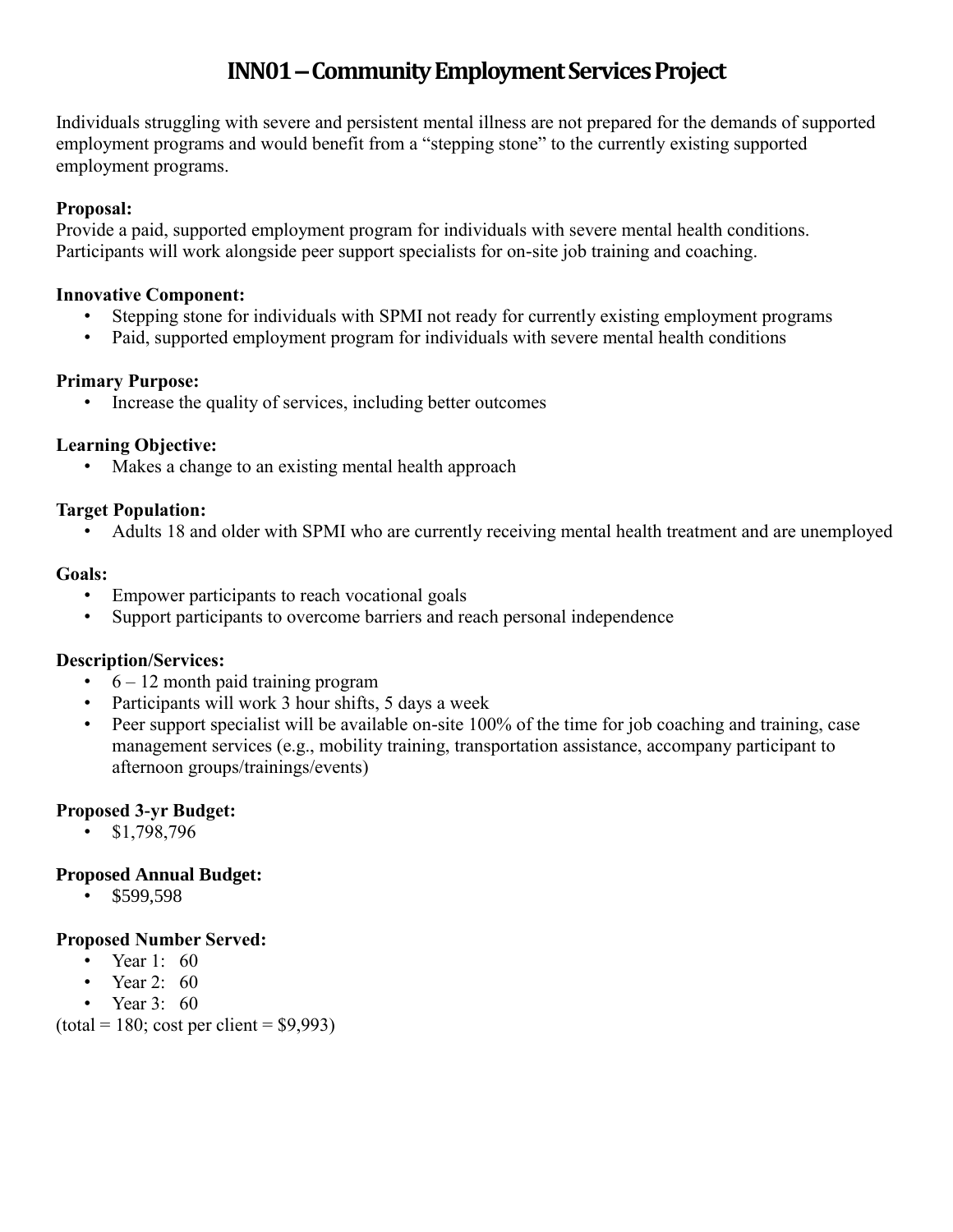# **INN02 –Continuum of Care for Veteran & Military Children and Families**

Historically, veteran/military children and families have been underserved and may become isolated in their communities. The socio-emotional and mental challenges brought by the pre-, mid-, and post-deployment often affect the children and family as much as it does the veteran/service member. However, there is a lack of coordinated, community-based services for veteran/military families. A comprehensive approach is needed to identify, engage, and address this gap.

#### **Proposal:**

Identify, screen, and treat veterans and their families, utilizing collaborations with community partners who specialize in community-based support, basic needs and homeless prevention, domestic violence prevention, mental health and trauma treatment, and research and evaluation.

#### **Innovative Component:**

• Coordination of community-based tailored services for veterans and their families

#### **Primary Purpose:**

• Increase access to underserved groups

#### **Learning Objective:**

• Makes a change to an existing mental health approach

#### **Target Population:**

- Veteran and military connected children, spouses/partners, and family members
- Veterans and active service members

#### **Services:**

- Project will utilize peer navigators to help identify barriers and unmet needs of these families and clinicians to provide direct mental health services
- Provide outreach, support and guidance, community resource information, referrals and linkages, basic needs, financial and career coaching, Tele-therapy, domestic violence prevention and education, mental health and trauma treatment
- Using a family resource model, peer navigators and Tele-therapy, project will direct participants to mental health and substance abuse services. Project will also integrate a family resiliency training such as UCLA FOCUS program to serve military personnel and their families

#### **Proposed 3-yr Budget:**

 $•$  \$999,999

#### **Proposed Annual Budget:**

• \$333,333

#### **Proposed Number Served:**

- Year 1: 180 training cases
- Year 2: 350 treatment trial cases
- Year 3: 475 treatment trial and training cases in other agencies

 $(total = 1,005; cost per client = $995)$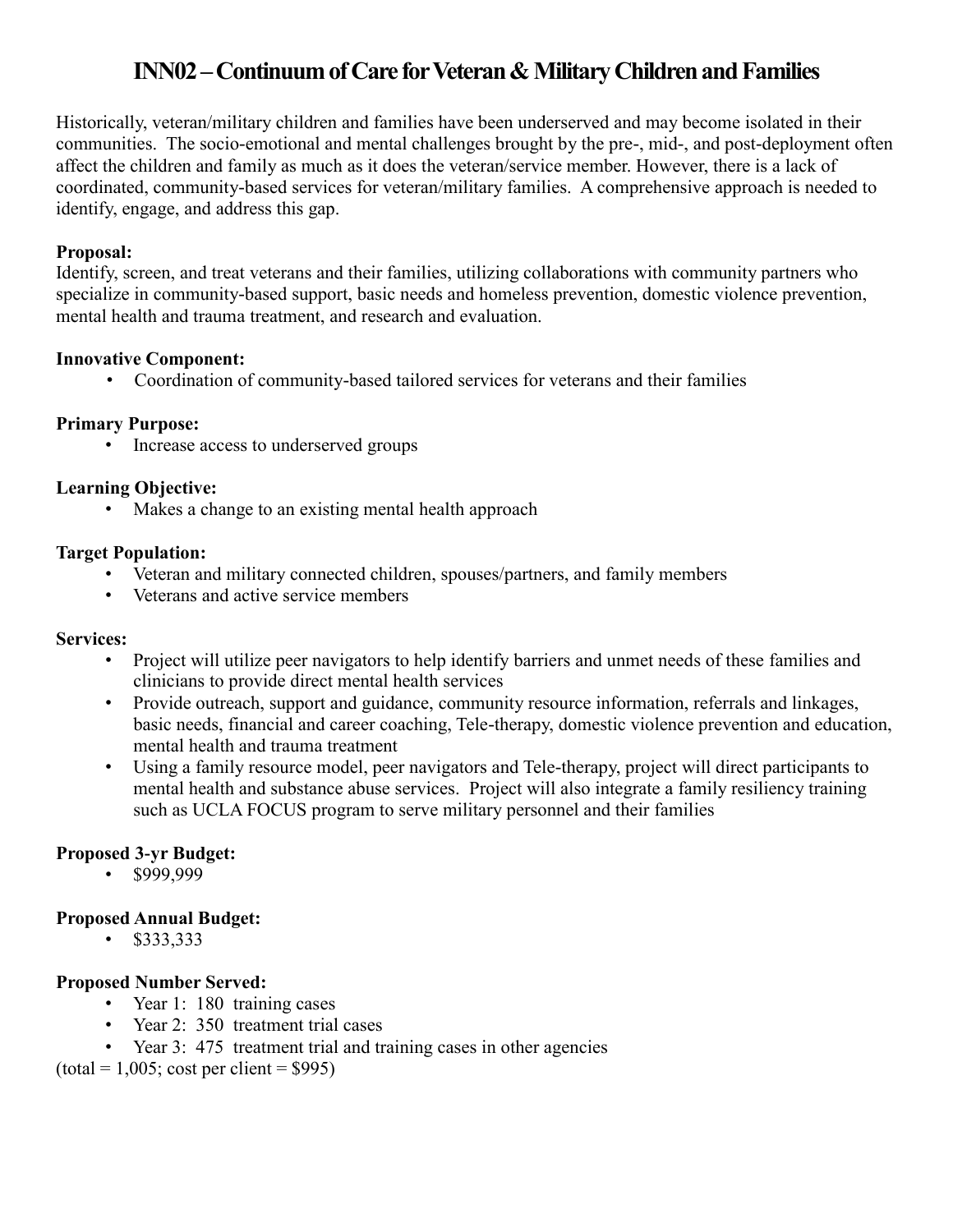# **INN03 –Developing and Testing Effective EBPs for Children**

Children and teens suffering from trauma typically drop out of treatment or do not respond to traditional methods. Services are needed to engage youth into treatment.

#### **Proposal:**

Combine Trauma-Focused Cognitive Behavioral Therapy (TFCBT) and Integrative Treatment of Complex Trauma (ITCT) into a single manual for the treatment of trauma among children and teens

#### **Innovative Component:**

• Combination of two evidence-based practices into a single approach

#### **Primary Purpose:**

• Increase the quality of services, including better outcomes

#### **Learning Objective:**

• Makes a change to an existing mental health approach

#### **Target Population:**

• Medi-Cal eligible clients, ages 5-18, with history of trauma

#### **Project Description/Services:**

- Combine the activity-oriented TFCBT approach with the dynamic and relationship-oriented ITCT approach
- Test the model to see if it's effective compared to traditional approaches, TfCBT, or ITCT alone
- Disseminate to other clinics

#### **Proposed 3-yr Budget:**

•  $$564,551$ 

#### **Proposed Annual Budget:**

• \$188,183

#### **Proposed Number Served:**

- Year 1: 20 training cases
- Year 2: 100 treatment trial cases
- Year 3: 150 treatment trial and training cases in other agencies

 $(total = 270; cost per client = $2,090)$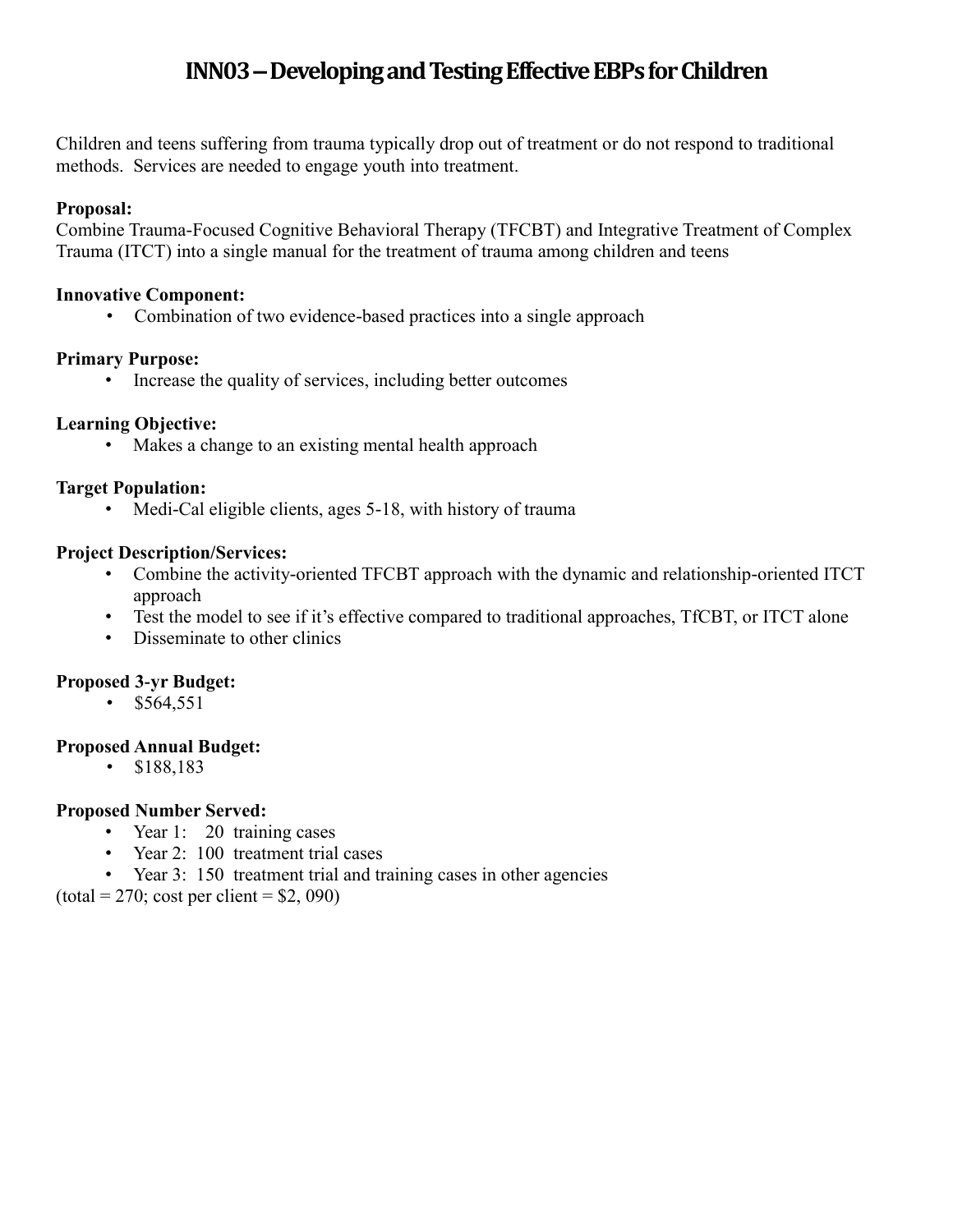# **INN04 –Employment and Mental Health Services Impact**

There is a correlation between unemployment and mental health issues. However, employment centers are not prepared to provide the emotional and mental health support that some of their clients need.

#### **Proposal:**

Provide mental health, education, and counseling services within local employment centers to support job seekers' emotional and mental health needs.

#### **Innovative Component:**

- Introduces a new entry point into the mental health system
- Co-location and integration of mental health clinicians at local employment centers

#### **Primary Purpose:**

• Increase access to services

#### **Learning Objective:**

• Introduce a new mental health approach

#### **Target Population:**

• Adults, transitional age youth, foster youth, seniors, and veterans who are unemployed or at risk of unemployment \*TANF recipients

\*The Temporary Assistance for Needy Families program is designed to help needy families achieve self-sufficiency

#### **Goals:**

- Prevent the development of mental health conditions
- Intervene early to reduce risk factors/stressors
- Prevent conditions from getting worse
- Increase rates of employment and retention

#### **Services:**

- Supportive individual counseling
- Brief therapy (no more than 16 sessions) \*\* Individuals who need more intensive therapy will be referred out
- Mental health education workshops
- Mental health support groups

#### **Description:**

- Assessment will be included in enrollment and intake packets at employment centers
- Clinicians will reach out to participants who score at risk or show signs of emotional and mental health problems and offer support
- Individuals who decline support will be part of the control group

#### **Proposed 3-yr Budget:**

•  $$1,120,000$ 

#### **Proposed Annual Budget:**

• \$373,333

#### **Proposed Number Served:**

- Year 1: 75
- Year 2: 100
- Year 3: 50

 $(total = 225$ ; cost per client = \$4, 977)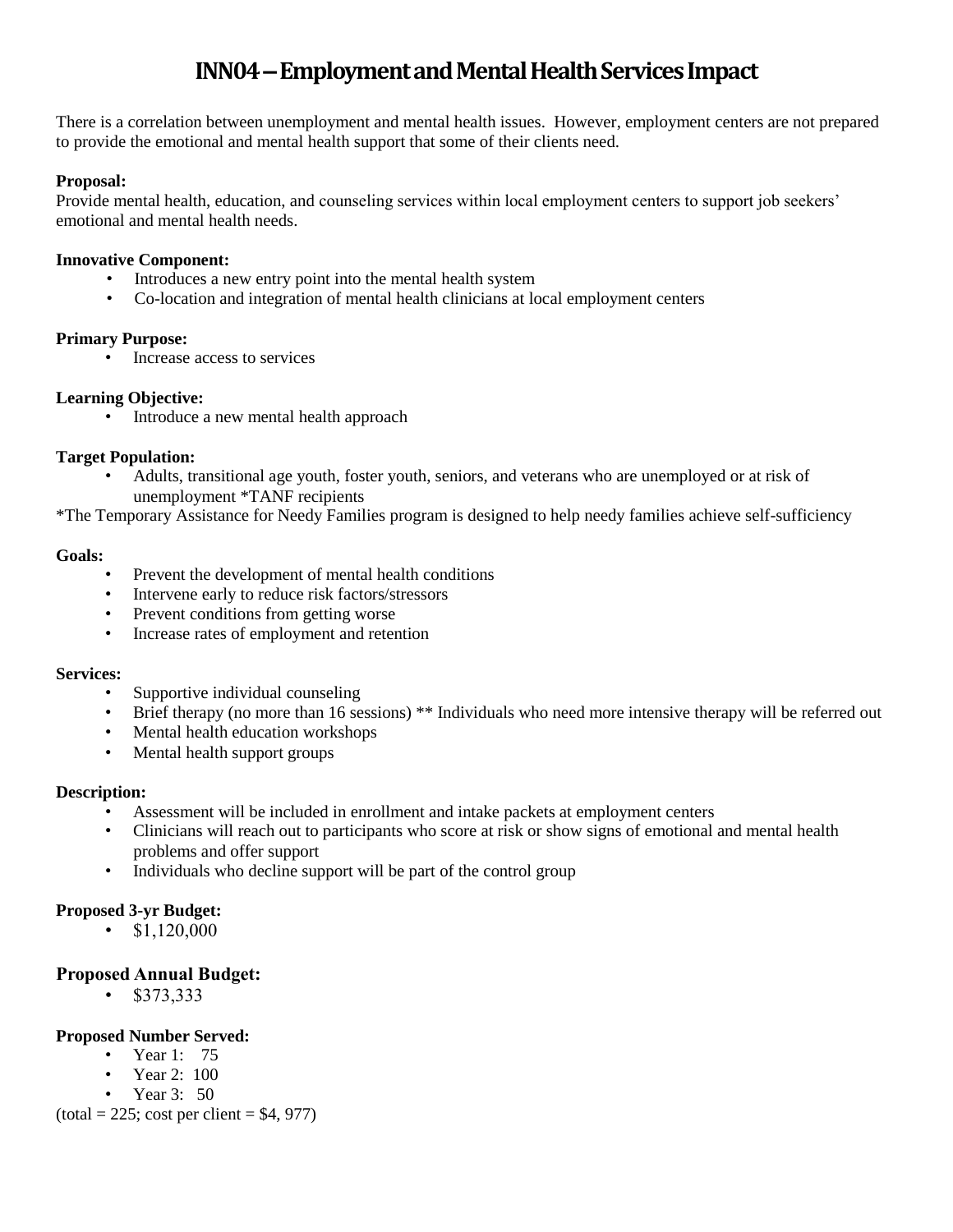# **INN05 –Healthy Eating Kitchen and Mobile Application**

Rise of obesity among children and teens is a critical issue, which can lead to psychological disorders or mental health issues in adulthood. Healthy eating and healthy living can drastically increase feelings of well-being and a balanced mood, which can help manage and prevent mental health problems.

## **Proposal:**

Create an interactive healthy living kitchen to encourage children and families to learn about healthy eating. In addition, a mobile application will be created to increase access to this information and reinforce the healthy living values established in the hands-on exhibit.

## **Innovative Component:**

• Combination of hands-on, in person learning with a high tech, mobile application component

# **Primary Purpose:**

• Increase access to services

## **Learning Objective:**

• Introduce a new mental health approach

# **Target Population:**

 $\cdot$  4<sup>th</sup> and 5<sup>th</sup> grade level children and their families

## **Goals:**

- Reduce childhood obesity
- Reduce negative stigma related to childhood obesity
- Bring awareness about the importance of healthy eating and its impact on mental health
- Create a fun and engaging way to have hands-on experience in an exhibit and mobile app that will reinforce healthy living values, and expand their knowledge and access to information

# **Description:**

- Healthy living kitchen will focus on understanding and calculating nutritional values of foods, recipes, and menus; choosing healthiest options; making healthy food choices and practices
- Mobile application will provide a broad way to increase access to this information and be utilized for data collection to help evaluate effectiveness of messaging

# **Proposed 3-yr Budget:**

•  $$1,500,000$ 

# **Proposed Annual Budget:**

 $\cdot$  \$500,000

# **Proposed Number Served:**

- Year 1: 200,000
- Year 2: 200,000
- Year 3: 200,000

 $(total = 600,000; cost per client = $2.50)$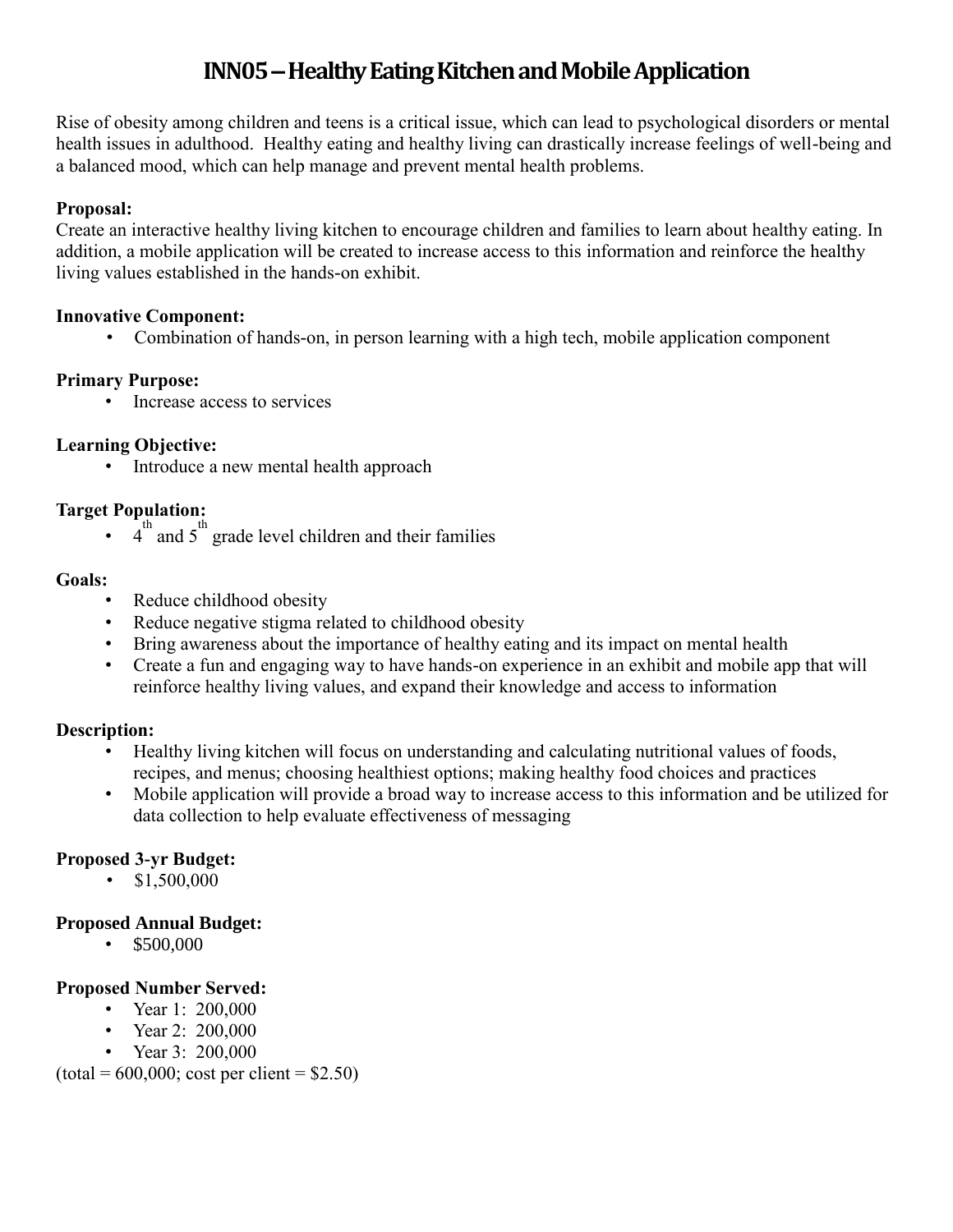# **INN06 –Leap of Faith**

Faith communities are an underutilized resource to identify and support families dealing with mental and behavioral issues with their children (0-18). Families tend to bring concerns to pastors more frequently than other professionals; however, pastors are often unprepared to address these issues.

## **Proposal:**

Train ministers of all faiths to provide mental health support and referrals for children with mental illness and their families. Project proposes to offer educational resources and workshops to families, engage in outreach during congregational events, and establish a referral network that enables pastors and/or their designees to link families to services

#### **Innovative Component:**

• Training pastors to provide mental health support and referrals for children with mental illness and their families

#### **Primary Purpose:**

• Increase access to services

## **Learning Objective:**

- Make a change to an existing mental health approach
- Introduce a new application to the mental health system of a promising community driven practice/approach

#### **Description/Services**

- Pastor to Pastor trainings (ministers of all faiths)
- Workshops related to mental/behavioral health
- Referrals and linkages

# **Target Population:**

- Children and teens (0-18) and their families within faith communities
- Pastors and church/temple staff

# **Proposed 3-yr Budget:**

•  $$1,434,830$ 

# **Proposed Annual Budget:**

•  $$478,276$ 

#### **Proposed Number Served:**

- Year 1: 480
- Year  $2 \cdot 960$
- Year  $3:240$

 $(total = 1,680 cost per client = $854.07)$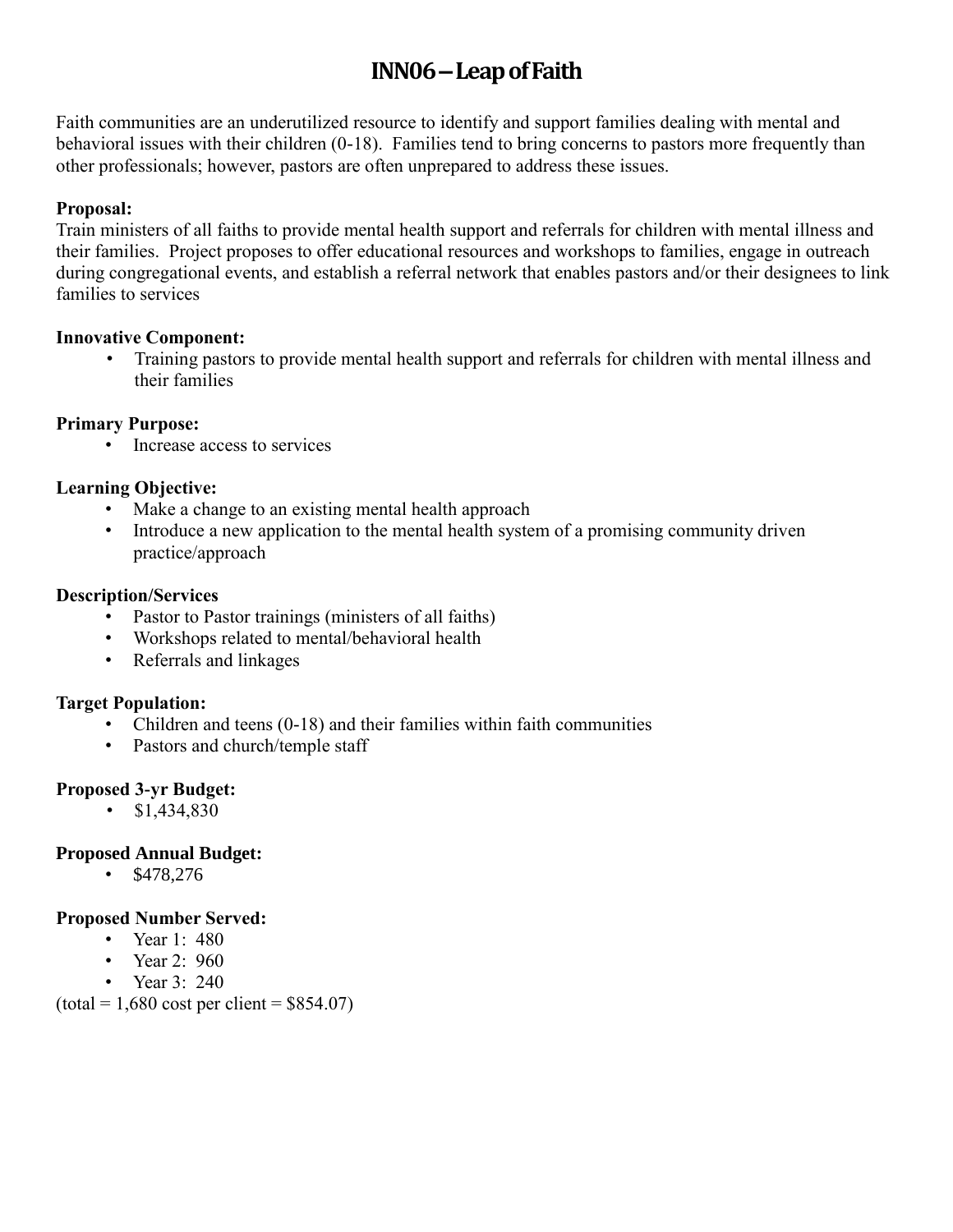# **INN07 –LGBT Homeless Project**

There is a lack of resources for LGBT youth who are homeless or at-risk of homelessness. There are no LGBT specific beds to house the homeless or they are not safely housed, placing them at risk of harassment and physical assault. There is a need for housing and mental health services, particularly services aimed at prevention or family reunification.

## **Proposal:**

Address housing needs of the homeless or at-risk of homelessness within the LGBT community. Staffed with peer mentors and clinicians, project will assist with housing resources, mediation work, employment assistance, and substance abuse treatment and support.

#### **Innovative Component:**

- Mental health services aimed at family reunification
- Use of prevention model through mediation work and case management

#### **Primary Purpose:**

• Increase access to underserved groups

#### **Learning Objective:**

• Makes a change to an existing mental health approach

#### **Target Population:**

• LGBT members who are homeless or at-risk of homelessness

#### **Goals:**

• Address the needs of the homeless and at-risk of homelessness population within the LGBT community

#### **Description/Services:**

- Project plans to contract with community emergency shelters and room and boards to create at least 30 transitional living beds and 5 emergency shelter beds
- Peer mentors will be outreach and engagement workers
- Professional staff will assist with case management/prevention services (e.g., housing resources, mediation work, employment assistance, substance abuse treatment and support, family based services to assist with reunification or prevention of homelessness)
- Combination of individual and family mental health services aimed at family reunification, behavioral health, and successful placement in LGBTIQ safe housing

# **Proposed 3-yr Budget:**

•  $$3,000,000$ 

#### **Proposed Annual Budget:**

•  $$1,000,000$ 

#### **Proposed Number Served:**

- Year  $1: 50$
- Year  $2 \cdot 100$
- Year 3: 100

 $(total = 250$ ; cost per client = \$12,000)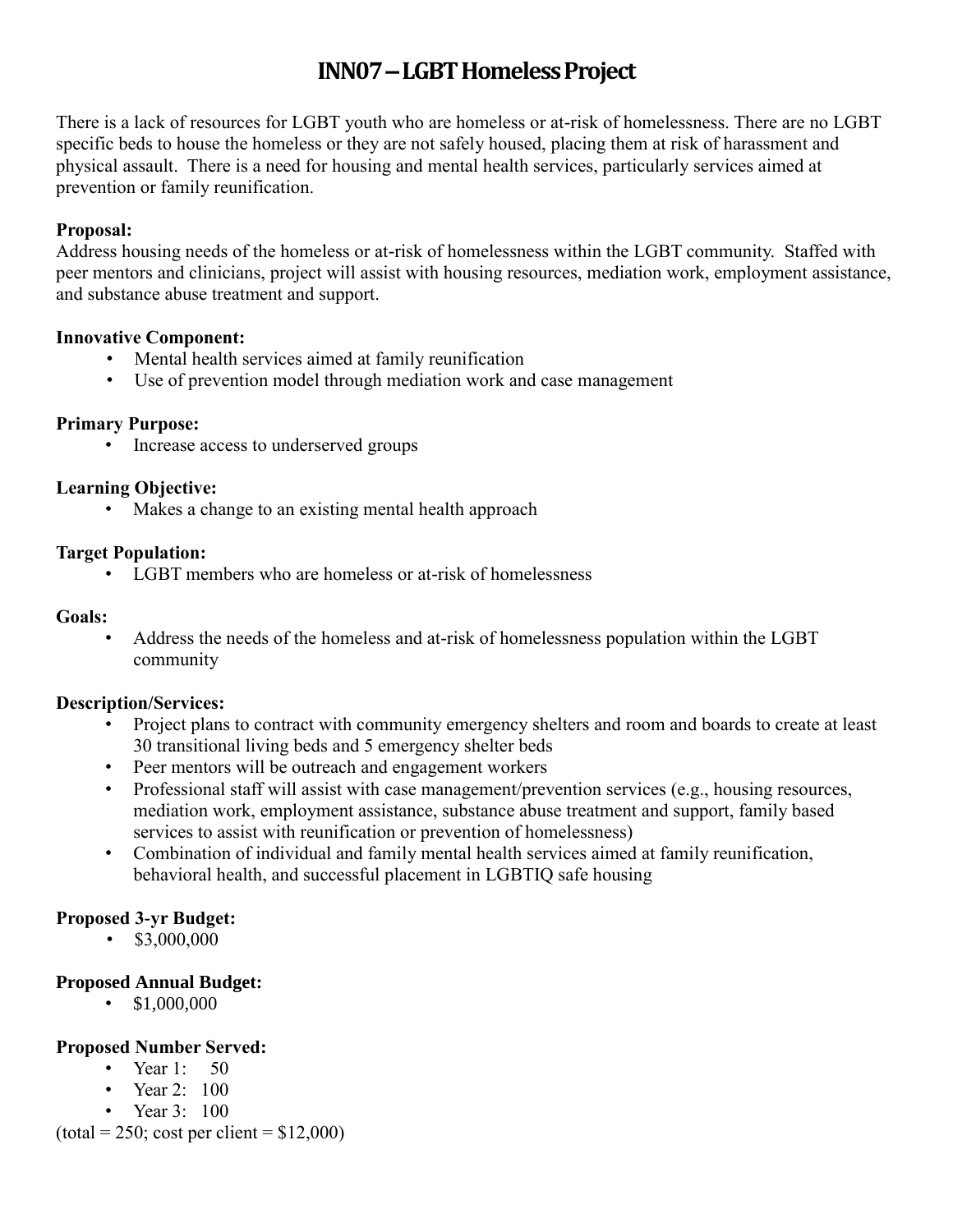# **INN08 –Operation Enduring Success**

There are over 10,000 veteran students in OC with little to no access to mental health services. Veterans typically do not self-identify or seek medical services. However, social support from peers produces significant improvement in academic adjustment and fewer PTSD symptoms.

## **Proposal:**

Design, distribute, and tabulate surveys to identify needs, problems, and potential solutions for veterans. Based on findings, a series of workshops will be offered to address behavioral modification and PTSD symptoms. In addition, mental health providers will visit with veteran students on a social basis to create an open and relaxing environment.

#### **Innovative Component:**

• Mental health support program for veterans through an activity-oriented, educational, and social environment

## **Primary Purpose:**

• Increase access to services

# **Learning Objective:**

• Makes a change to an existing mental health approach

# **Target Population:**

• Recently discharged military troops currently enrolled in school

#### **Goals:**

- Build support for veterans
- Serve veterans who are experiencing difficulties in the educational system
- Allow veterans to begin building a sense of purpose in their educational pursuits
- Increase their desire to attend class and belong to a positive/supportive group

#### **Description/Services**

- Mental health therapists will work with veterans on group projects, visit with veteran students, provide outside interactions, and arrange volunteer work
- Trained PTSD mental health providers will be able to work with veterans on a social basis

# **Proposed 3-yr Budget:**

•  $$1,500,000$ 

# **Proposed Annual Budget:**

•  $$500,000$ 

# **Proposed Number Served:**

- Year 1: 100
- Year 2: 250
- Year  $3 \cdot 300$

 $(total = 650; cost per client = $2,307)$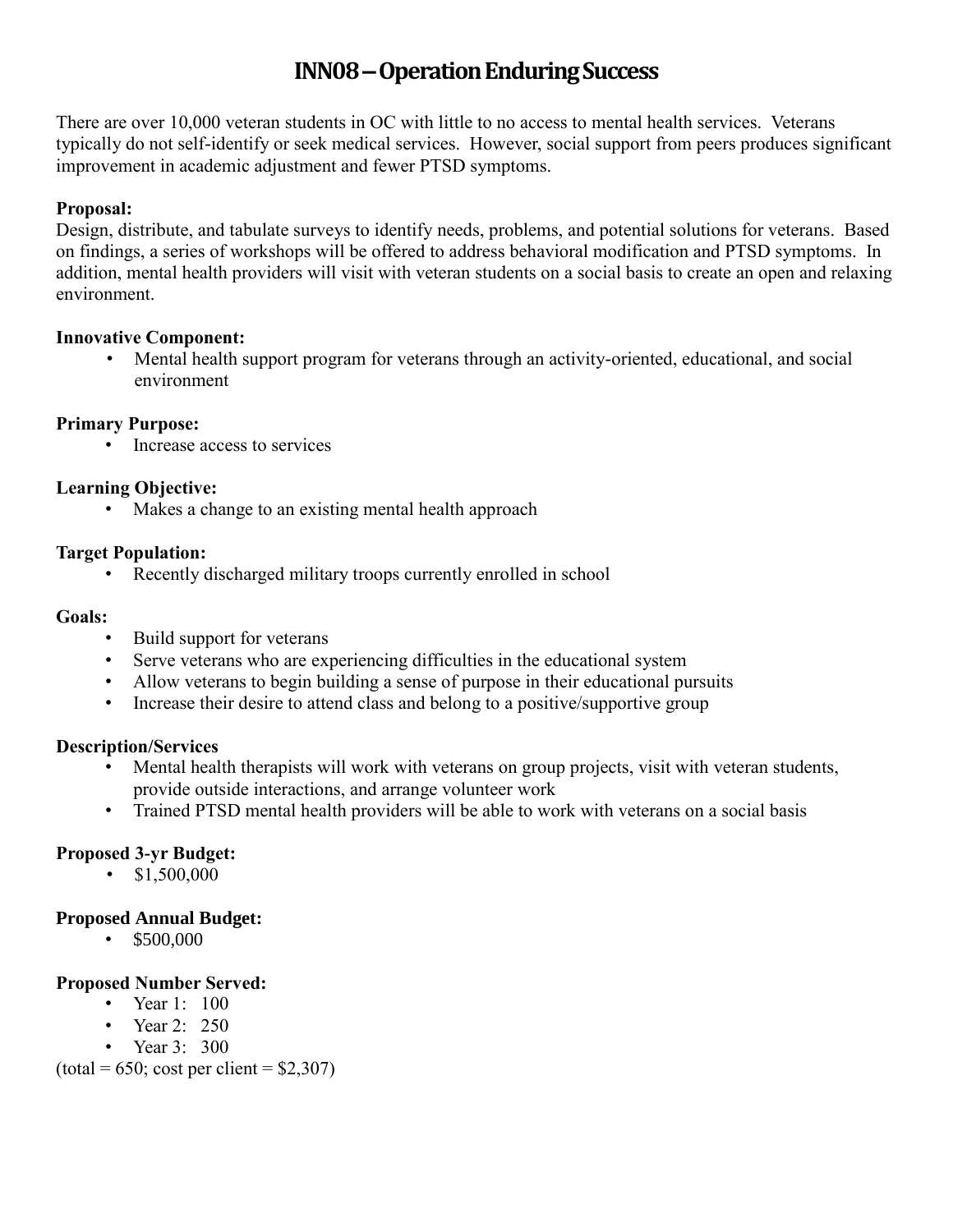# **INN09 –Project Embrace**

The often traumatic reasons for leaving one's country, as well as the long and hazardous journey and process of resettlement, increase the risk for refugees to suffer from a variety of mental health issues, yet the identification and treatment of mental health problems has lagged behind.

#### **Proposal:**

Combine various support services for newly arrived immigrants and offer a 12-week program that will provide home visits, family support, mental health screenings, and referrals for services, as needed.

#### **Innovative Component:**

• Comprehensive family support for newly arrived immigrants, which includes a self-care package, mental health assessment, referrals and linkages, direct mental health services, and peer support.

#### **Primary Purpose:**

• Increase access to underserved groups

#### **Learning Objective:**

• Makes a change to an existing mental health approach

#### **Target Population:**

- Refugees
- Newly arrived Special Immigrant Visas
- Asylees
- Cuban Haitian entrants
- Victims of trafficking

#### **Goals:**

- Provide mental health support
- Eliminate stigma and labels
- Integrate into mainstream society
- Increase access to mental health
- Decrease isolation
- Increase services
- Normalize needs of the community

#### **Description/Services:**

- Project will collaborate with local agencies regarding the arrival and contact information of immigrant families
- 12-week program led by master's level clinicians, case managers and mentors from ethnic communities
- 2 phases: Phase 1– Two home visits made to newly arrived refugees. First visit, self-care package provided, family paired with mentor. Second visit, clinician administers behavioral health measures for screening. Phase 2 – Participant services, education, and resources provided

#### **Proposed 3-yr Budget:**

• \$1,081,956

#### **Proposed Annual Budget:**

• \$360,652

#### **Proposed Number Served:**

- Year 1: 125
- Year 2: 125
- Year 3: 125

 $(total = 375$ ; cost per client = \$2,885)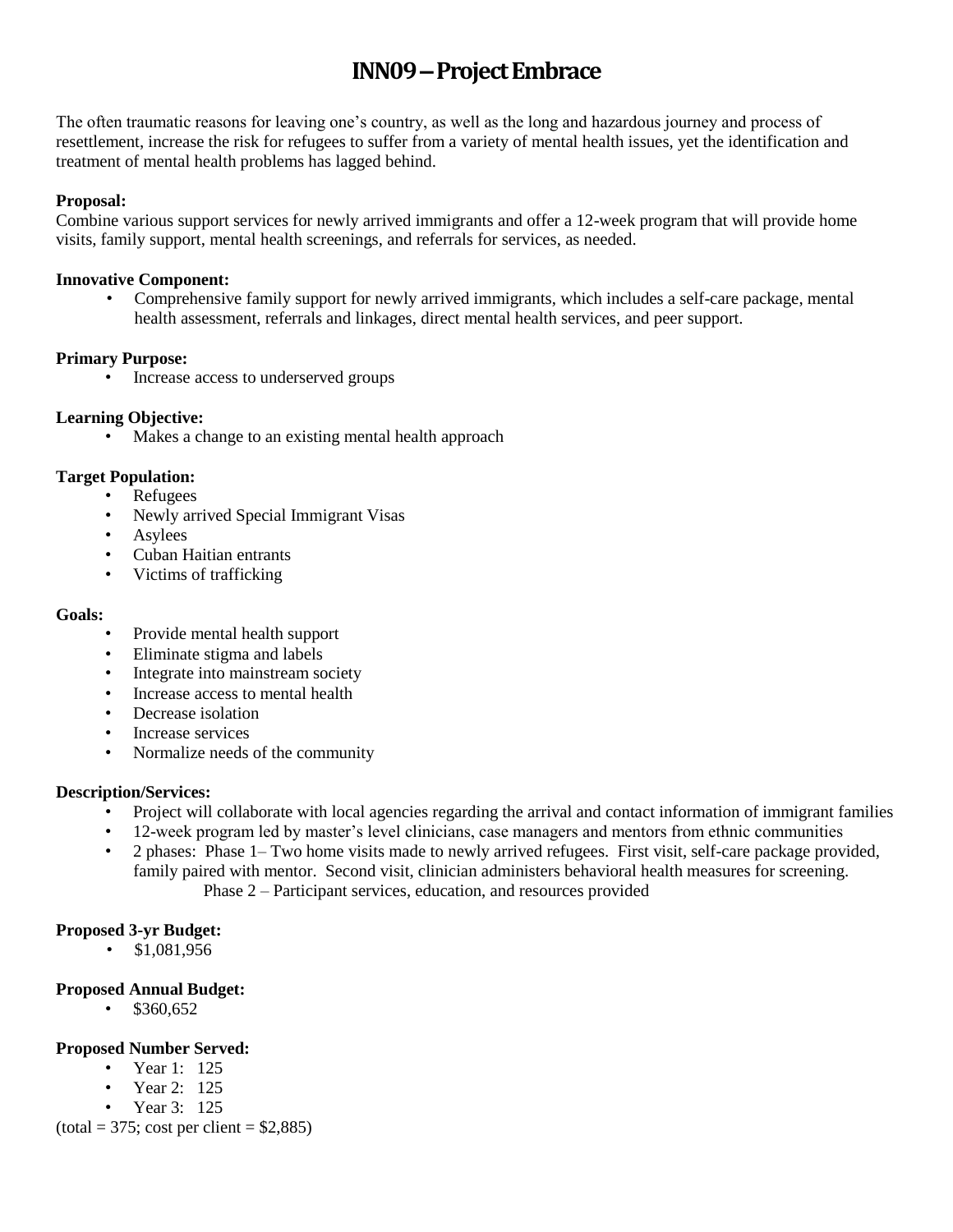# **INN10 –The Way Home**

There is currently no reliable, affordable housing available to HCA clients. This underserved group struggles to identify viable living options where they can pursue recovery of their goals.

## **Proposal:**

Offer a database of shared housing for consumers seeking affordable housing. Project will create a committee of consumers and providers to help establish voluntary standards of key elements of shared housing and a process to review homes to ensure they meet these basic standards. A listing of homes that have completed the process would be available through currently existing behavioral and mental health databases.

## **Innovative Component:**

• Offer a database to expand access to shared housing

# **Primary Purpose:**

• Increase access to underserved groups

# **Learning Objective:**

• Makes a change to an existing mental health approach

## **Target population:**

• Consumers who don't have any type of rental subsidy seeking affordable housing

## **Goal:**

• Expand access to shared housing to consumers and family members

# **Description/Services:**

- Create a list of shared housing resources
- Partner with currently existing resource databases, such as 2-1-1 or OC Links, to provide resources to consumers and family members

# **Proposed 3-yr Budget:**

•  $$913,660$ 

# **Proposed Annual Budget:**

 $•$  \$304,553

#### **Proposed Number Served:**

- Year 1: 100
- Year 2: 250
- Year 3: 250

 $(total = 600; cost per client = $1,522)$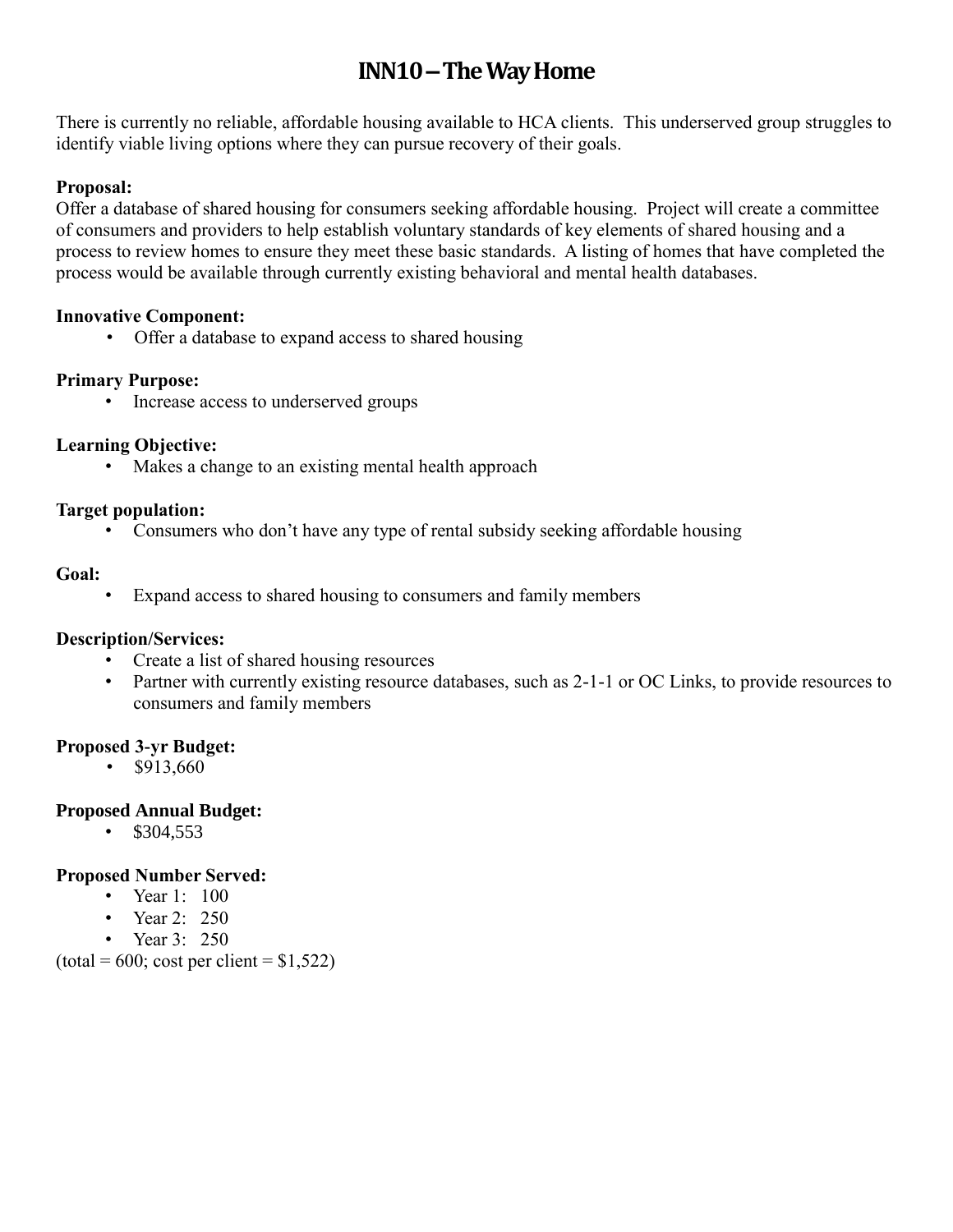# **INN11 –Traditional Chinese Medicine Based Online Meditation Program**

Individuals struggling with mental illness often isolate or avoid seeking mental health treatment. Traditional Chinese Medicine has been shown to be an effective practice to help heal physical and mental health issues; however, 80% of people quit after two sessions. A web-based meditation program could reach underserved groups in the comfort and privacy of their own environment.

#### **Proposal:**

Create a web-based system designed to deliver and monitor a traditional Chinese meditation program.

#### **Innovative Component:**

• Practice of traditional Chinese meditation and use of a web-based system to monitor and track results of meditation technique specifically designed for mental health consumers

## **Primary Purpose:**

- Increase access to underserved groups
- Increase access to services

## **Learning Objective:**

• Makes a change to an existing mental health approach

## **Target population:**

• Patients of doctors, clinics, hospitals, homes, ethnicities who have online access

## **Goals:**

Reduce drop-out rate and maintain engagement in program

# **Proposed 3-yr Budget:**

 $•$  \$870,300

# **Proposed Annual Budget:**

•  $$290,100$ 

# **Proposed Number Served:**

- Year 1: 200
- Year 2: 1,000
- Year 3: 5,000

 $(total = 6,200; cost per client = $140)$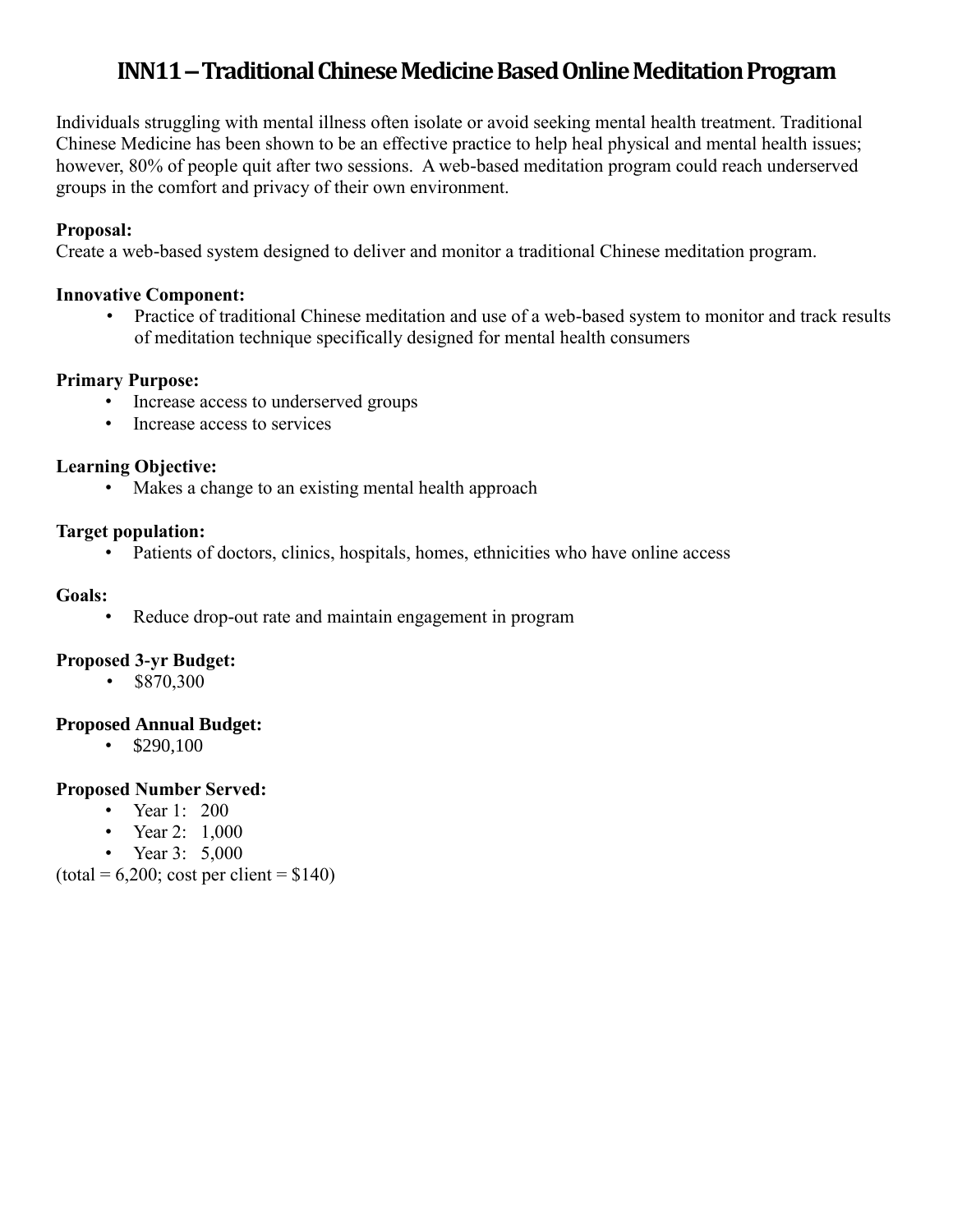# **INN12 –Whole Person Healing Initiative**

Unmet spiritual needs can have a negative impact on health, increase healthcare costs, and may result in overuse of health care system (e.g., 70% of visits to PCP are related to psychosocial and emotional problems). Religion and spirituality have been shown to make a positive impact on health, suggesting a more holistic approach is needed in mental health treatment.

## **Proposal:**

Integrate physical, mental, and spiritual health to treat mild to severe mental illness. This project proposes to use a multidisciplinary team of professionals (i.e., medical doctor, physician assistants, spiritual leaders, mental health workers, licensed clinicians) to address the whole person in mind, body, and spirit.

#### **Innovative Component:**

- Integration of physical, mental, and spiritual services
- Co-location of integrated physical, mental, and spiritual health services
- Use of consumer with shared faith and lived experience

## **Primary Purpose:**

• Increase the quality of services, including better outcomes

# **Learning Objective:**

• Makes a change to an existing mental health approach

## **Target population:**

• Adults and older adults with mild to severe mental illness

#### **Goals:**

- Reduce stigma
- Educate patients about mental health through their spirituality
- Increase access to services and underserved groups and provide high quality services to improve outcomes
- Decrease overutilization of health care services
- Train consumers in providing spirituality-based peer support services
- Train clinicians in incorporating spirituality into services
- Collaboration of team to provide holistic patient care

#### **Services:**

- Assessment of physical, mental, and spiritual issues
- Referrals and linkages to services as needed
- Mental health services that integrate spirituality

# **Proposed 3-yr Budget:**

•  $$2,569,800$ 

# **Proposed Annual Budget:**

 $\cdot$  \$856,600

# **Proposed Number Served:**

- Year 1: 150
- Year 2: 300
- Year 3: 400

 $(total = 850; cost per client = $3,023)$